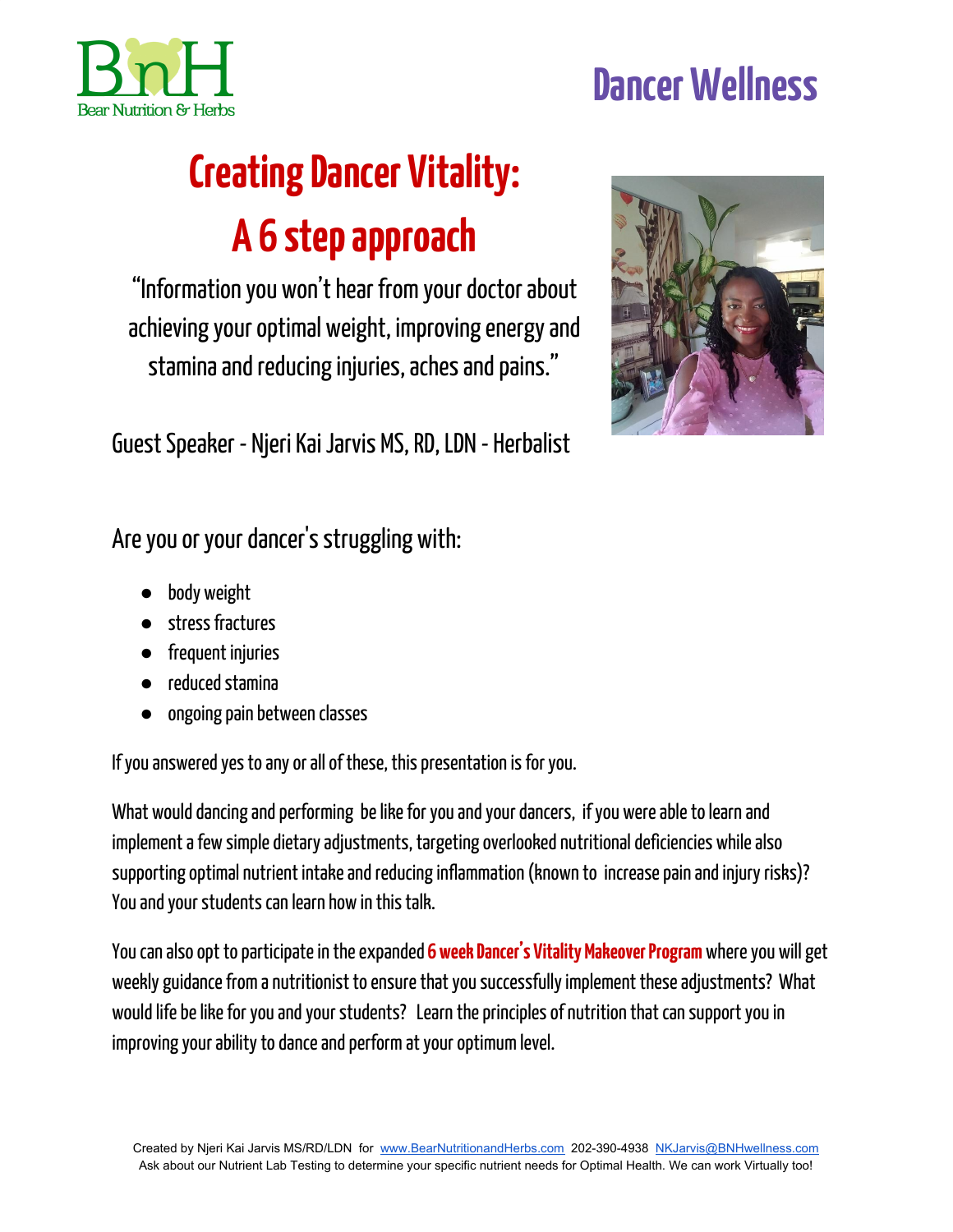



### InThistalkYou will learn:

- How to recognize whole foods and understand the hierarchy of foods to support optimal lean muscle formation
- Simple nutrition, supplement and botanical strategies to dramatically improve proportions of protein, carbohydrate, fat and water, key staples in managing optimal weight and improving stamina and energy.
- You will learn the key foods and nutrients needed daily to ensure healthy bones and those to limit.
	- $\circ$  This program provides a hands on interactive "Scripted Play: Healthy Dancing Bones" where dancers act out the parts of whole foods, minerals, vitamins and more to get a comprehensive education on the physiology and biochemistry of how nutrients work in the body to support healthy bones and tissue repair to reduce injury. This interactive play provides a clear and FUN illustration of the importance of eating adequate amounts of whole foods daily.
- You will learn how to use diet to quiet inflammation and balance metabolic response, supporting reductions in aches and pains between classes and performance
- OPTIONAL: Thistalkcanbeusedasanorientationfora **6 weekstructuredDancer's Vitality Makeover Program** where you and your students will be guided to successfully implement weekly for 6 weeks the following topics: (These are weekly 30-45 minute Virtual Web Conferences)

<u>Week 1</u> - Understanding the Hierarchy of Foods & Supplements for Specific Health Patterns that require reductions in inflammation and additional supports for activity, improved stamina and strong bones

Week 2 - Removing foods and substances that do not support your specific make up or health goals and healing the Gut.

<u>Week 3</u> - Recipe & Meal Planning Hacks to ensure that you can make healthy, delicious whole foods that support you in your Vitality journey

Week 4 - Fermentation Explanations and Botanical Basics that encourage improved immunity and life long non-pharmaceutical options that support health.

Week 5 - Sleep Hygiene and Stress Management Skills Boost (EFT for Weight Mgt)

Week 6 - Bringing it all together with exercise and physical activity and planning for the future